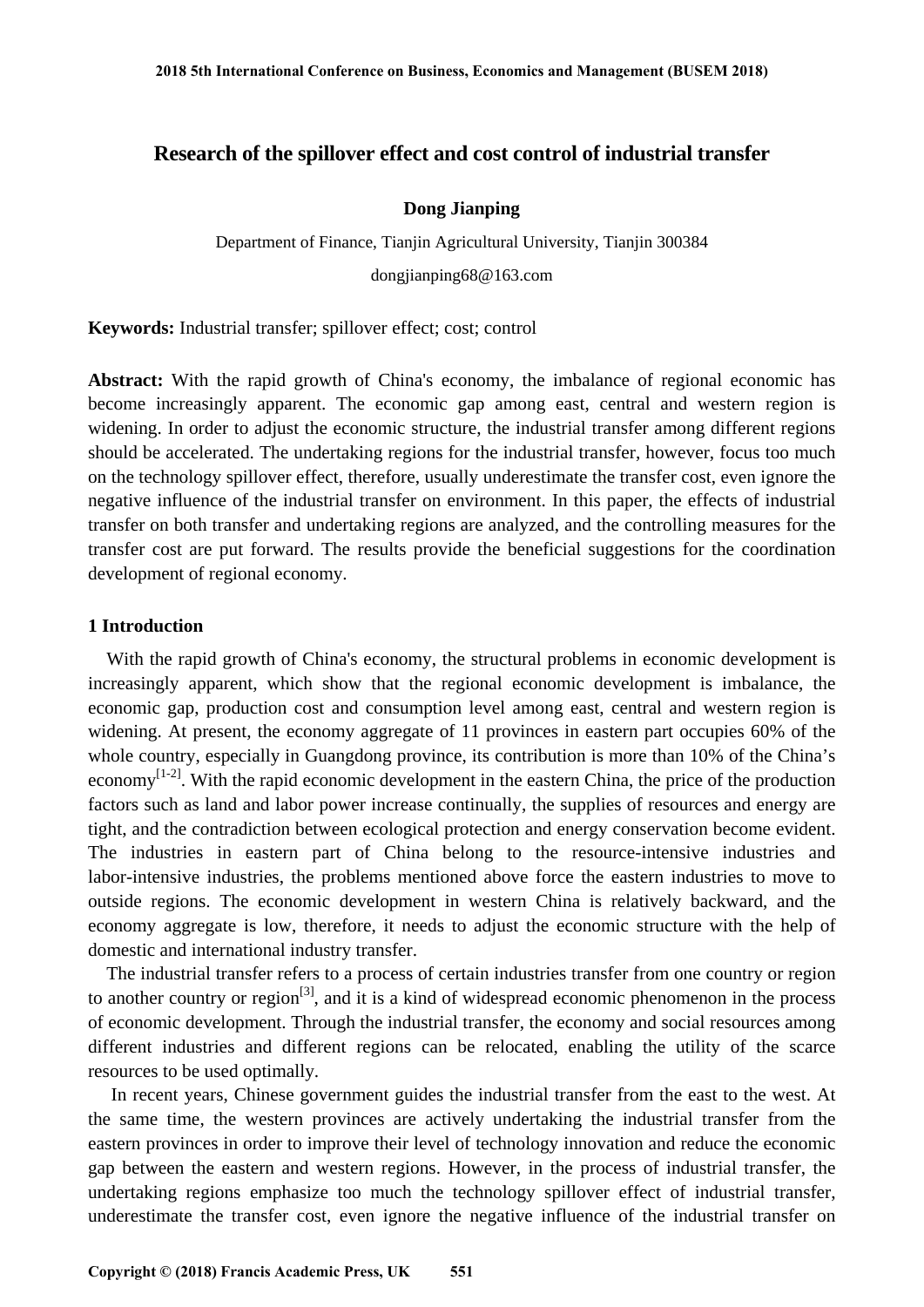environment, resulting in a high cost of follow-up management. In this paper, the effects of industrial transfer on both transfer and undertaking regions are analyzed, and the controlling measures for the transfer cost are put forward. The results provide the beneficial suggestions for the coordination development of regional economy.

#### **2. Characteristics of industrial transfer and its spillover effect**

# **2.1 Characteristics of industrial transfer**

Because of the economic development and the progress of technology, the transportation, environmental resource, market demands and government policies began to change, leading to the industrial transfer from one region to another region. The industrial transfer promotes the flow of production factors, for example, the aggregate investment in one region increases or decreases, the field of investment changes from one industry to another industry. In general, the industrial transfer has several characteristics as follows<sup>[4-5]</sup>:

First, the industrial transfer has the characteristic with different levels. The industrial transfer can be the transfer of whole industry; also can be one part of the industrial chain. Second, the industrial transfer includes different stages. The industrial transfer within a country is consistent with the upgrading of regional industrial structure. The labor intensive industry transfer to the capital intensive industry, then to the technology intensive industry. Third, the industrial transfer has gradient diffusivity. Whether all over the world or within one country, there are multi-level unbalanced differences among countries or regions. Accordingly, a specific industry usually transfers from the developed region to less developed region, then to transfer to underdeveloped region. , this industrial transfer has a characteristic of the gradient diffusivity. Fourth, the manufacturing industry is the centre of the industrial transfer. The reason is that the manufacturing industry is the main carrier of technological progress and technological transformation, therefore, the technological progress in this field is the fastest, and the structure change is the largest. Experience around the world has shown that the scale and scope of transfer of manufacturing industry is the most widely.

#### **2. 2 The spillover effect of industrial transfer**

The technology spillover effect of industry transfer mainly refers that the industrial transfer promotes the technological progress and labor productivity of the undertaking region. The spillover effect of industry transfer play a role through four ways, i.e., demonstration, market competition, associated driving, and human capital flow<sup>[6]</sup>. However, the spillover effect of industrial transfer between transferred region and accepted region is different<sup>[7]</sup>.

**(1) Effect of industrial transfer on the transferred region.** As far as the transferred region is concerned, the result of the industrial transfer leads to a decline in the production capacity. After the industrial transfer is completed, the number of people employed in the industry drops, and the industrial competitiveness reduces. However, generally speaking, a transfer of regional industrial transfer is not the entire industry, but is associated with the upgrading of regional industrial structure. If the industrial transfer can be carried out in time, more production factors such as land, capital and labor can be used to develop a industry with a higher level<sup>[8]</sup>.

**(2) Effect of industrial transfer on the accepted region.** As far as the accepted region is concerned, the industrial transfer not only improves the production capacity, but also enhances the competitiveness of the whole region through the diffusion transfer mechanism<sup>[9]</sup>. When a industry transfers from the developed areas to under developed areas, usually accompanies with the transfers of advanced production factors, such as a large amount of capital, technology and knowledge,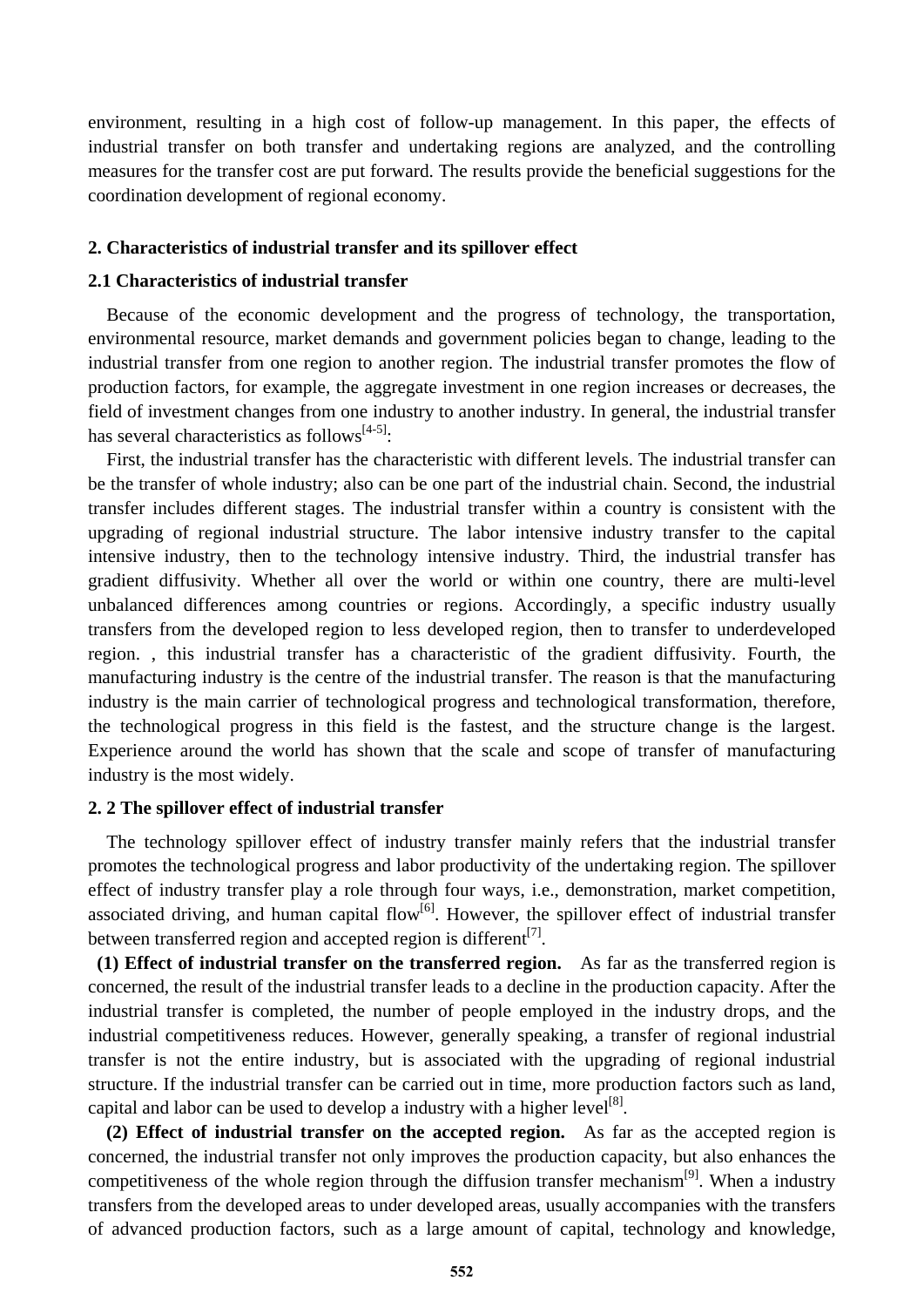resulting in a rapid accumulation of production factors which is relatively scarce before<sup>[10]</sup>. At the same time, the industrial relocation promotes the technology diffusion and increases the employment opportunities.

# **3. The concept of industrial transfer cost and its control**

## **3.1 The concept of industrial transfer cost**

The cost of industrial transfer means the economic value which is needed to pay in order to complete the industrial transfer<sup>[11]</sup>. For the transferred and accepted region of industry, both of them need to pay the industrial transfer cost. The types of the industrial transfer cost are listed in table 1.

| Types of industrial transfer cost | Factors influencing the cost                 |
|-----------------------------------|----------------------------------------------|
| Production cost                   | Land, labor force, materials, etc.           |
| Transportation cost               | Transportation cost among enterprises, raw   |
|                                   | materials source and market                  |
| Institutional cost                | Management mode, government support,         |
|                                   | market system, fiscal and taxation system    |
| Social cost                       | Costs due to environmental pollution, social |
|                                   | costs caused by structural unemployment      |

**Table 1 The types of industrial transfer cost**

For the transferred region, the industrial transfer cost including the sunk cost due to giving up some of the fixed assets as well as the cost of production factor fluidity. For the accepted region, the industrial transfer cost includes the opportunity cost due to the infrastructure for attracting investment as well as the social cost caused by transferred industry. Judging from the present condition, the environmental pollution is the main social cost. The industrial transfer cost is an important question for both transferred and accepted region, moreover, only the transfer income is greater than the transfer cost, the industrial transfer is reliable.

## **3.2 Control of industrial transfer cost**

### **3.2.1 The cost control for transferred region**

**(1) Reducing the delay cost for industrial transfer.** If the developed region delays the industrial transfer, it may lose the best chance for industrial upgrading and structural adjustment, leading to a serious delay  $cost^{[12]}$ .

**(2) Reducing the social cost.** It is necessary to should strengthen personnel training in the transferred region in order to reduce the structural unemployment.

## **3.2.2 The cost control for accepted region**

**(1) Reducing the circulation cost of production factors.** The circulation channels of various production factors should be kept open. The government needs to increase the investment in science and technology field so as to improve the conditions of research and production, and to make the enterprise become the real master for science research.

**(2) Strengthening the regional environmental monitoring.** The Midwest China cannot put down the threshold of environmental protection, cannot indiscriminately introduce an industry with high pollution and high energy consumption. The environmental cost should be included in the total cost of industrial transfer. This is not only the inherent requirement of financial accounting, but also